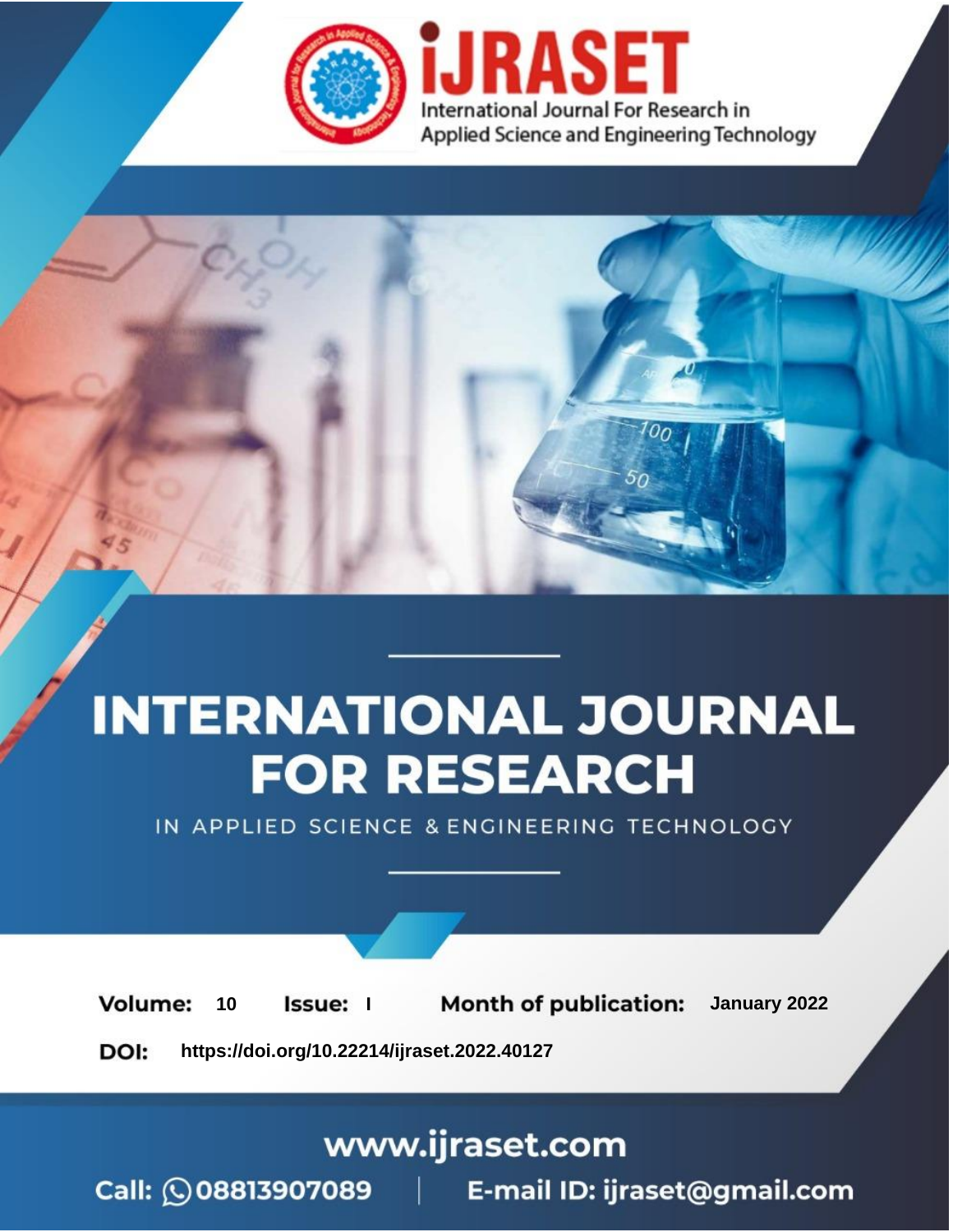

International Journal for Research in Applied Science & Engineering Technology (IJRASET**)**

 *ISSN: 2321-9653; IC Value: 45.98; SJ Impact Factor: 7.538 Volume 10 Issue I Jan 2022- Available at www.ijraset.com*

### **Smart Microwave Oven**

Yash Gupta<sup>1</sup>, Utkarsh Garg<sup>2</sup>, Hemant Kumar Khushwah<sup>3</sup>, Vaibhav Jadon<sup>4</sup>, Mr. Dinesh Prasad<sup>5</sup> *1, 2, 3, 4Department of Electrical Engineerning, Galgotias College of Engineerning and Technology, Greater Noida, India <sup>5</sup>Assistant Professor, Galgotias College of Engineerning and Technology, Greater Noida, India*

*Abstract: In this study paper, I'd want to present a straightforward answer to the challenges that users of microwaves encounter in today's world. And, since its inception, this equipment has performed wonders in the realm of food, making cooking so simple and quick for consumers, particularly beginners. And it is updated on a daily basis to make it more efficient and smart, so I hope that by taking this simple step, I can make the gadget safer and wiser. Cooking is essential for any human being to exist in our planet since no food can be consumed uncooked. As a result, cooking is now regarded an art since any adjustments and crafting may be done to make it seem beautiful. That it attracts the individual who needs to eat. However, it may become a laborious task for a variety of reasons, the most common of which are time-consuming processes. Keywords: Microwave, LCD LED, Relay, Sensors, In-out Tray.*

**I. INTRODUCTION**

Microwave ovens have been around for more than 50 years. Tappan invented the first microwave oven in 1955, but it wasn't until the 1970s and 1980s that they became widely used in homes. Microwave ovens are now frequently used as a multipurpose cooking equipment without fire for warming, baking, boiling, steaming, and other purposes since the first home microwave oven was produced for household use in 1965. By 2015, the global market for microwave ovens is expected to reach 72.5 million units. Microwave energy for materials processing is emerging as a novel and innovative technology with a number of advantages over traditional processing, including reduced processing cycle time, which saves energy and money, finer microstructures, which improve mechanical properties, and environmental friendliness Microwave radiation can be used in a wide range of applications, including communication, chemical reactions, rubber vulcanization , drying, food processing, and medical fields are just a few examples.

When used to cook food, a microwave oven can save a significant amount of electrical energy, up to 63 percent.

In the last 50 years, the microwave has achieved unexpected success. In terms of microwave power applications, the author gave some forecasts for the next 50 years. The development of new magnetrons, solid-state sources, and a broadening of the area of microwave power applications are among his major forecasts, according to reports. An outline of microwave processing's possibilities has been recognised and published. The heating behaviour of materials in electric and magnetic fields at microwave frequencies has been investigated for industrial applications. Nowadays, a microwave oven is regarded as an important home device. Its concept is based on heating food with microwaves, which are radio waves with a frequency range of roughly 2500 MHz. Microwaves with high power are emitted inside metallic chambers where food with a certain level of polarity, notably in the case of water, which is a very polar molecule, are treated as dipoles, constantly attracting and repelling opposite poles. The temperature values in the microwave oven are directly related with the recipes, so there is no need to set the temperature manually. The temperature control of an electric oven is usually done with discrete components like solenoids, thermostats, and thermal fuses. Because these components are sometimes operationally unstable, an embedded control can be used to replace them. Users of commercially available residential electrical microwave can decide the time or temperature according to the instructions and guidelines provided by the manufacturer In some circumstances, the recipes are pre-programmed, so the temperature or time do not need to be changed by the user. There is no microwave oven on the market that can recommend ingredients for a recipe. We will replace the tray of the microwave by the automatic button operated in-out trolley.

#### **II. EASE OF USE**

#### *A. Sensors Selection Analytical Study and Tests*

In order to be included as a contextual data collecting component in an effective real-world smart oven system, sensors must meet specific functional requirements. Sensors must be simple to install and integrate (e.g., on a sensor node) in order to be useful. In order to develop an efficient smart oven, sensors must have a quick response time to improve the overall system's performance. The cost of the sensors must be considered before they can be used in a real-world setting. Furthermore, resistance to the cooking environment (temperature variations, humidity, and smoke from the cooking process) is a significant consideration when choosing sensors. Following that, we go over the specifics of our investigation into these sensors.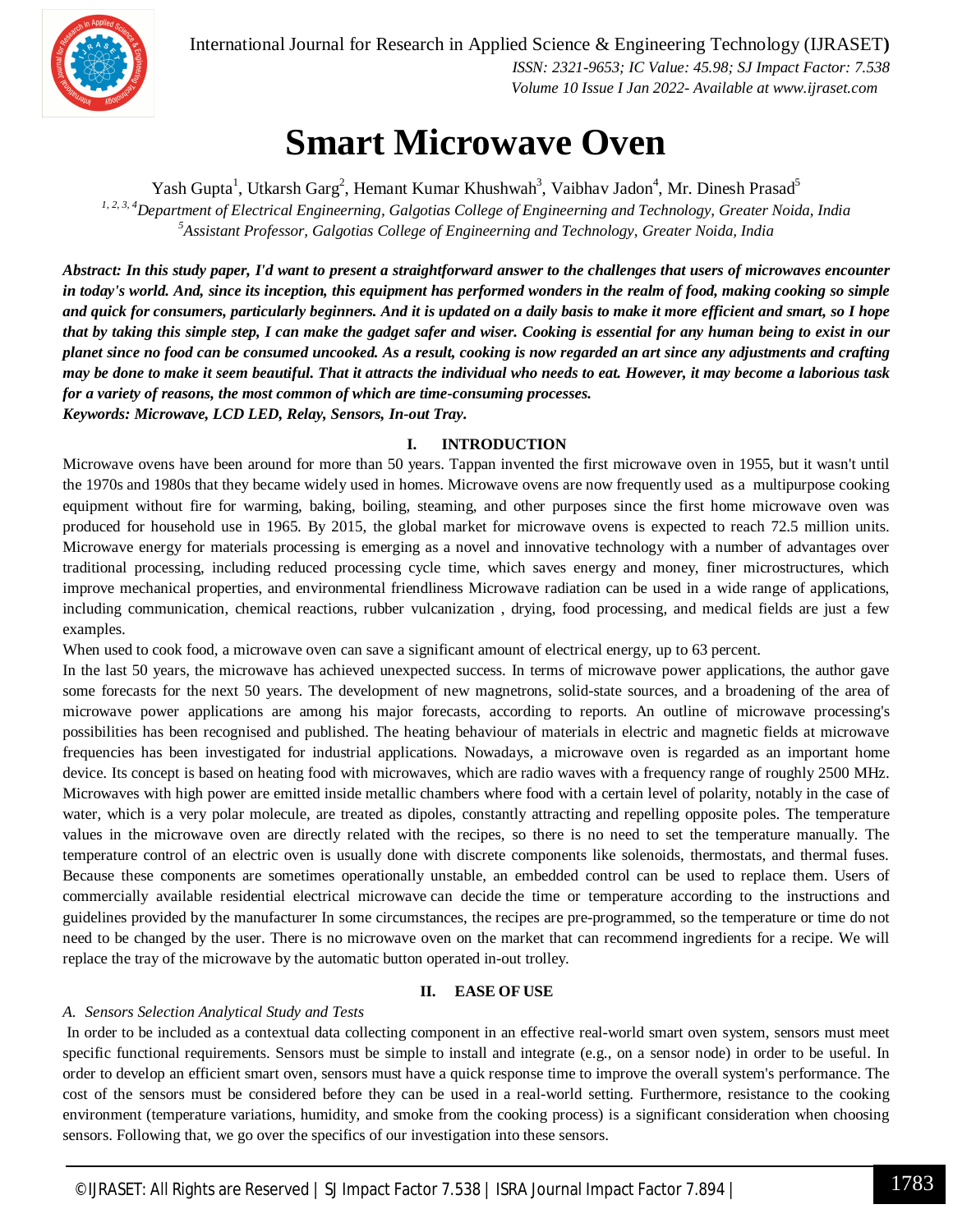

#### *B. Different From Ordinary Microwave*

The suggested microwave proposes the target temperature based on the food and our needs, so the user does not have to remember it each time the same food is warmed. The algorithm learns the types of meals that are consumed in that home over time and grows more intelligent in its recommendations. Inside the metallic chambers where the food is placed to be cooked, microwaves with extremely high strength are blasted.

#### **III. COMPONENTS AND BUILDING OF MICROWAVE**

#### *A. Components and Building of Microwave Sensors Selection Analytical Study and Tests*

In order to be included as a contextual data collecting component in an effective real-world smart oven system, sensors must meet specific functional requirements. Sensors must be simple to install and integrate (e.g., on a sensor node) in order to be useful. In order to develop an efficient smart oven, sensors must have a quick response time to improve the overall system's performance. The cost of the sensors must be considered before they can be used in a real-world setting. Furthermore, resistance to the cooking environment (temperature variations, humidity, and smoke from the cooking process) is a significant consideration when choosing sensors. Following that, we go over the specifics of our investigation into these sensors

#### *B. Design And Fabrication Of A Smart Microwave Oven*

This project's main purpose is to develop a smart microwave oven that can sense food temperature and change cooking time accordingly. This is accomplished through a series of modifications and advancements that would be made to a traditional microwave oven, including the inclusion of sensors.

#### *C. Application Potential for Developments in Microwave Oven Systems*

Microwave ovens frequently enable customers to adjust the time and temperature as per the customer specification.

Instead of setting the temperature manually, temperature values are directly related with the recipe in this study to make the microwave oven more user pleasant.

#### *D. Development of Microcontroller Based Smart Electric Oven System*

They created a Microcontroller-based Smart Oven System in this research article.

The primary goal of this Review paper is to:

- *1*) Developing an electric oven with a microprocessor that can regulate heating, duration, and recipe.
- *2)* Writing a microcontroller programme in theC programming language.
- *3)* Development of a high-precision oven controller.

#### **IV. CONSTRUCTION OF MICROWAVE**

The Smart Microwave makes use of the following components, which are listed below:

- *1) Microwave Chamber:* Food is kept in this chamber of the microwave for baking/cooking.
- *2) High Tension Transformer:* This device is required to provide enough electric current.
- *3) Magnetron:* A magnetron is an electron tube that may be used to amplify or generate microwaves, with the flow of electrons controlled by an external magnetic field.
- *4) Air Blower:* This device transfers heat away from the microwave so that it does not overheat.
- *5) Cavity Lamp:* This light illuminates the microwave cavity, allowing food to be seen from the outside.
- *6) Microwave Leakage Wire Mesh*: Prevents heat from escaping the microwave, allowing for the greatest results.
- *a) In/Out Tray:* It is used to slide the food content out or in by pushing the ON-OFF button and sliding to avoid burning.
- *b) Timer:* When the time for cooking/baking food has passed, the timer will automatically stop and the food will be cooked.
- *c) Camera:* The camera will assist the timer in determining the correct time based on prior experience.
- *d) Arduino MEGA:* Arduino MEGA is an open source hardware and software platform for programming. It is equipped with a chip. A programmer is generally stored in the chip's data.
- *e) Internet of Things (IoT):* IoT stands for Internet of Things. It's all about taking the internet's power beyond computers and cellphones.
- *f) Temperature Sensor:* The temperature of food stored in the microwave chamber will be measured by this sensor.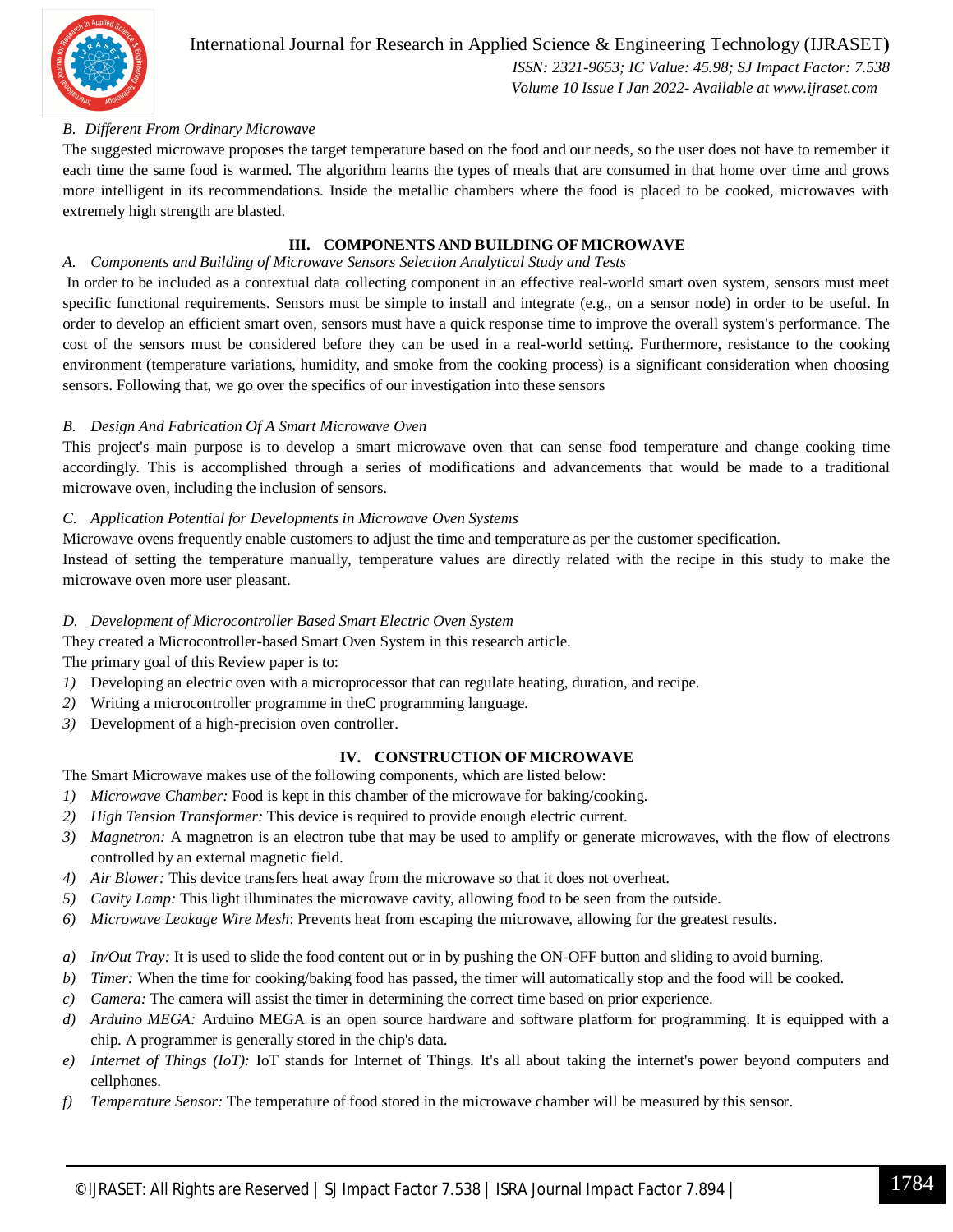

International Journal for Research in Applied Science & Engineering Technology (IJRASET**)**

 *ISSN: 2321-9653; IC Value: 45.98; SJ Impact Factor: 7.538 Volume 10 Issue I Jan 2022- Available at www.ijraset.com*

#### **V. WORKING OF SMART MICROWAVE**

As discussed in the construction, the idea is such that I have replaced the tray of the microwave by the automatic button operated in/out trolley and we put a timer and temperature sensor in microwave which automatically detect the temperature of a food that have been kept in Microwave Chamber and close the timer of Microwave.

So, we have divided our Working into 2 Parts:

- *1)* In Out Trolly will work similarly to a DVD player's CD reader. It pops out when the button is pressed, then it pops back in when the CD is loaded. The in-out trolley in a microwave will only come out when the button is pressed and the microwave door is open, and the tray of baked food can be held on this trolley until the button is pressed, causing the trolley laden with the tray to travel in. After the food has been cooked and the door has been opened, the button/switch is pressed, and the trolley emerges, allowing one to effortlessly hold the tray full of food while avoiding getting burned on the microwave chamber's hot walls. Smart Microwaves are also easy to clean since tray can be removed or installed fast.
- *2)* Second Function of a Smart Microwave is that we have installed a Temperature sensor and Timer in Microwave. Temperature sensor measures the temperature of a food and accordantly set the time in timer. And when the timer reaches the value then automatically timer will stop and our food is cooked.



#### **VI. FLOW CHART**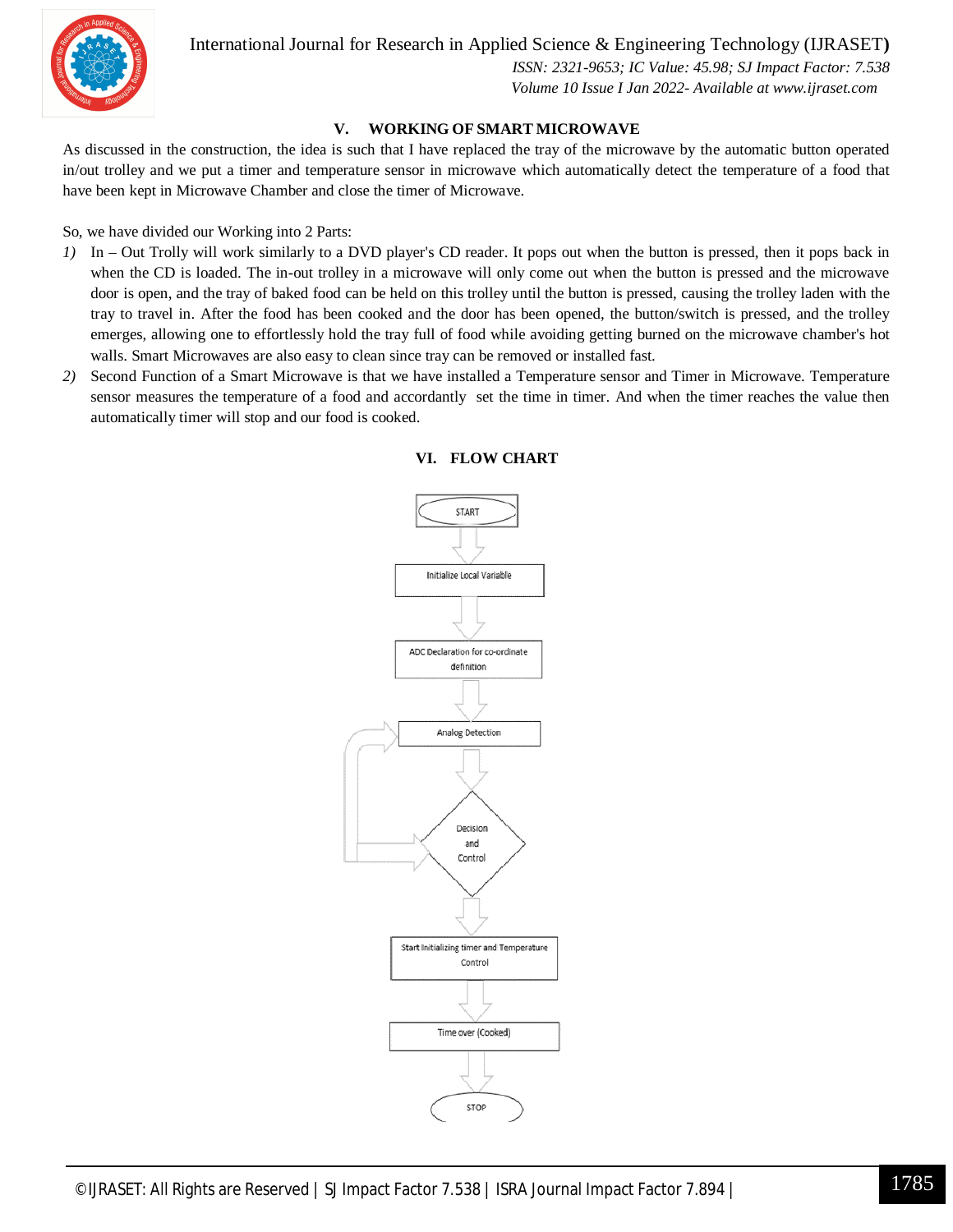International Journal for Research in Applied Science & Engineering Technology (IJRASET**)**



 *ISSN: 2321-9653; IC Value: 45.98; SJ Impact Factor: 7.538 Volume 10 Issue I Jan 2022- Available at www.ijraset.com*

#### **VII. FUTURE SCOPE**

The following recommendations and future scopes can be proposed for future work:

- *1)* Mobile application can be developed to control the microwave oven instead of using Keypad and LCD.
- *2)* Develop new ways for remote control of the microwave.
- *3)* Further research on Temperature Sensors.
- *4)* Involve new technologies such as Wi-fi and Bluetooth to operate Microwave Oven.
- *5)* Develop various connectivity techniques between microwave ovens and smart devices*.*

#### **VIII.CONCLUSION**

In this project, a closed-loop microwave oven with a – anti IR temperature sensor is explained in this project. The proposed methodology has the potential to learn and improve its recommendations over time. The suggested microwave-oven features a hardware prototype that has been created and tested for accuracy.

#### **IX. ACKNOWLEDGMENT**

I'd want to convey my thanks to my professors for their advice and assistance. We were able to learn about a variety of topics while working on this project with the help of our professors. They educate us about the many types of technology that are used in this project, as well as the broad concepts of the Internet of Things, and they also provide us with knowledge about research papers that will aid us in this project. Throughout the process, their counsel and useful recommendations have been really beneficial. Also, they help us finalize our project within limited period of time.

#### **REFERENCES**

- [1] Gaba M. and Dhingra N., (2011), "Microwave Chemistry: General Features and Applications", Indian Journal of Pharmaceutical Education and Research, Vol. 45, Issue 2, pp. 175- 183
- [2] Alka, Bipul Kumar, and Amita Singh. "Space Based Solar Power–A Step to Wireless Energy Transfer. "Space 3.5 (2015).
- [3] J. Osepchuk, "Microwave Power Applications", IEEE Transactions on Microwave Theory and Techniques, Vol. 50, No. 3, pp.975-985, 2002
- [4] Y. Chang, C. Steel, and M. Clerici, "Use of Microwave Radiation to Process Cereal-Based Products", Chapter 23.
- [5] Advances in Induction and Microwave Heating of Mineral and Organic Materials, Intech Pub., pp.531-552, 2011
- [6] M. Vollmer, "Physics of the Microwave Oven", Physics Education, Vol. 39, No. 1, pp.74-81, 20014.
- [7] C. Tsai, Y. Bai, M. Lin, and R. Jhang, "Reduce the Standby Power Consumption of a Microwave Oven", IEEE Transactions on Consumer Electronics, Vol. 59, No. 1, pp.54-61, 2013.
- [8] Bostani, A., and J. P. Webb. "A model-order reduction method for the passband and stopband characteristics of periodic structures." Microwave Conference (EuMC), 2011 41st European. IEEE, 2011.
- [9] Ali Bostani, "Department of Electrical Engineering, American University of Kuwait" 2019. "Design and Fabrication of a Smart Microwave Oven"
- [10] Miss Anuradha D. Ingold, Mr Bhushan H. Band. "Development of Microcontroller Based Smart Electric Oven System". "International Journal of Innovative and Emerging Research in Engineering Volume 3, Special Issue 1, ICSTSD 2016"
- [11] Rami Yared 1, and Bessam Abdulrazak 2: 14 November 2016 Sensor-based Smart Oven system to enhance cooking safety
- [12] Tareq khan Smart Microwave Oven with Image Classification and Temperature Recommendation Algorithm, Aug 8, 2018 "International Journal of Electrical and Computer Engineering (IJECE) Vol. 8, No. 6, December 2018, pp. 4239~4252"
- [13] Ryan Nolan, James Chorma , Alexander Tsangarakis , "Smart Toaster Oven For The Future"